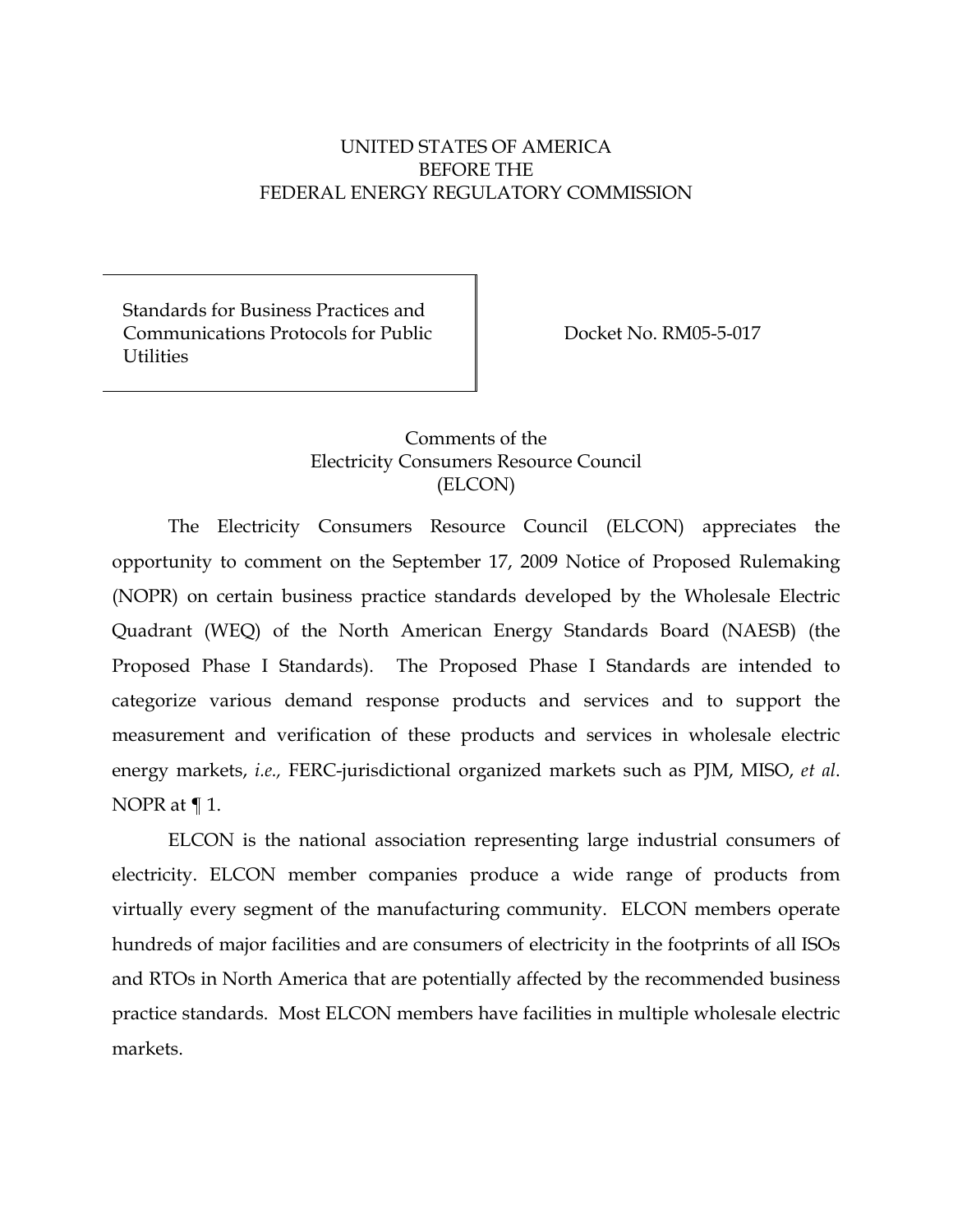Many ELCON members are "Demand Response Providers" as defined by the proposed standards. They have had years, if not decades, of experience operating under interruptible tariffs and contracts. In return for curtailing pre-specified load(s), these arrangements compensated the companies for the services with lump sum payments or rate discounts. More recently, ELCON members have participated in the demand response and emergency load curtailment programs of FERC-approved ISOs and RTOs, and similar programs in ERCOT. ELCON has long supported the role of demand response as a reliable and cost effective source of capacity (kW) that is capable of competing with traditional generation resources and deliver net benefits to all ratepayers, and like the Commission, we believe that demand response is an underutilized service.

#### **ELCON Comments**

ELCON submitted comments to NAESB in response to the October 6, 2008 WEQ informal request on proposed measurement and verification business practice standards for Wholesale Electric Market Demand Response Programs. In those comments, we indicated our strong support for NAESB's efforts that produced the draft standards. We said it was an important milestone for the industry and applauded NAESB for its leadership role on this important issue. ELCON explained that we reviewed many of the provisions of the draft standards in the context of how they might be used as barriers to the efficient use of demand resources, as the stakeholder processes at the ISOs and RTOs have proven ineffective in removing such barriers.

ELCON participated in the December 2, 2008 WEQ DSM-EE subcommittee meeting to raise these issues. Unfortunately, ELCON found the NAESB stakeholder process to be deficient. The comments by ELCON were dismissed, as well as the equally constructive comments submitted by other parties, which would have promoted demand response. Even straightforward language clarifications, on which there appeared to be widespread agreement, were not considered. Accordingly, we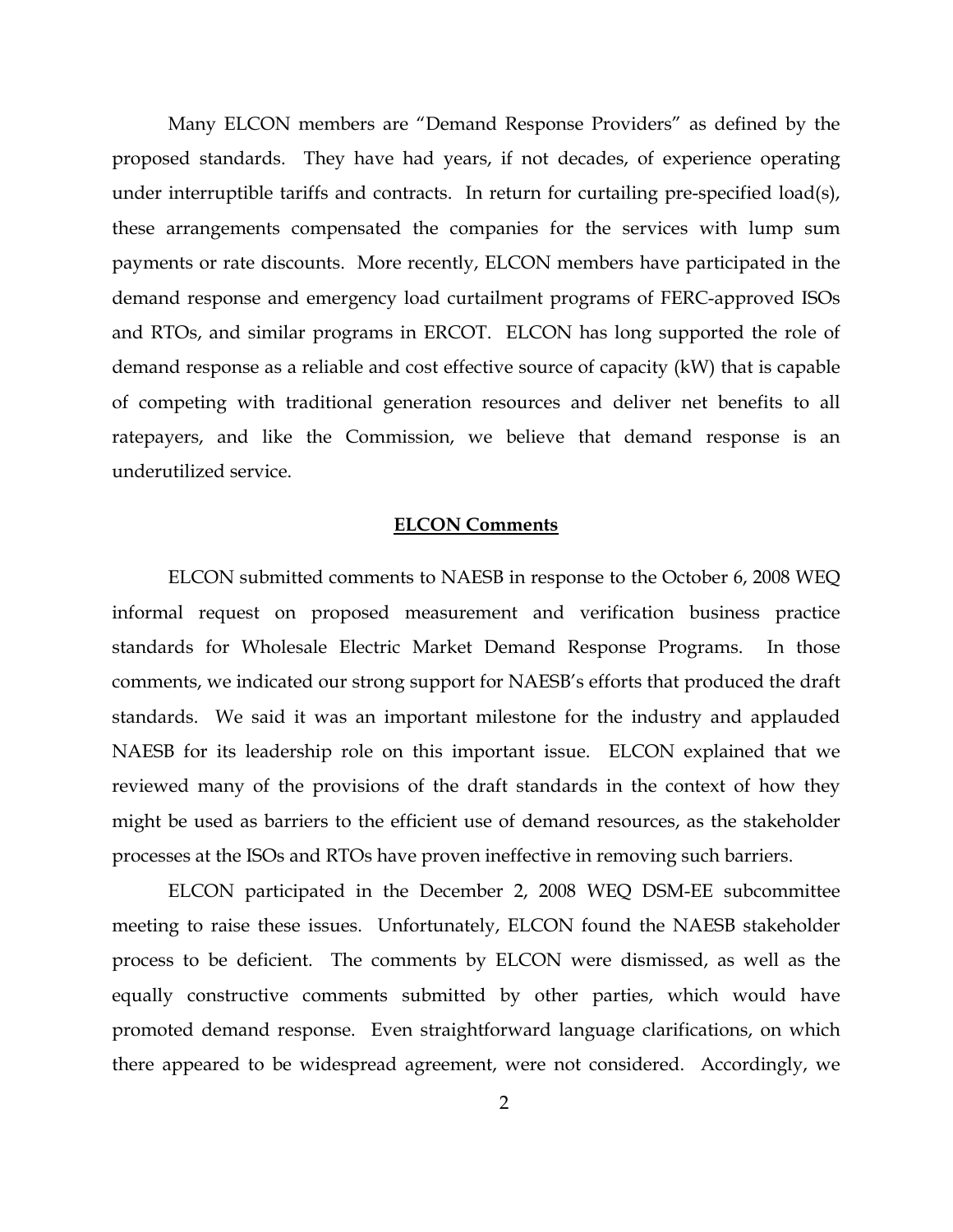question whether the Proposed Phase I Standards represent the outcome of a sound consensus-building process, and ELCON believes that considerable revisions are needed to ensure that the Proposed Phase I Standards do not become a barrier to demand response.

Unfortunately, as of the date of this filing, the NAESB Phase II effort does not appear to be on track and the Phase II group has reached no consensus on the purpose of its mission. It is not clear to us whether we should pursue enhancements to the standards in this ("Phase I") docket or wait to do so in the NAESB Phase II effort when and if our comments become germane. In this context, ELCON offers the following comments on the procedural setting followed by more specific concerns respecting the technical aspects of any such standards. Based on the issues with the Phase I Standards raised herein and the slow start to Phase II, it is in any event clear that FERC should establish an early deadline for completion of the Phase II M&V Standards and direct NAESB to consider the viewpoint of demand response providers in their development.

### A. The Phase I and Phase II Process

ELCON greatly appreciates the qualification in the NOPR that the current Proposed Phase I Standards are deemed "initial standards" that are to be "followed by the development of more detailed technical standards for the measurement and verification of demand response products and services." NOPR at ¶ 5. The NOPR further states that the Proposed Phase I standards "provide a starting place to develop a more comprehensive set of standards for the provision of demand response products in wholesale markets." NOPR at  $\P$  10. We concur with the NOPR's presumption that the "NAESB Phase II M&V Standards are intended to establish business practice standards that facilitate the ability of demand response providers to participate in electricity markets, reducing transaction costs and providing an opportunity for more customers to participate in these programs, especially that operate in more than one market." NOPR at ¶ 12.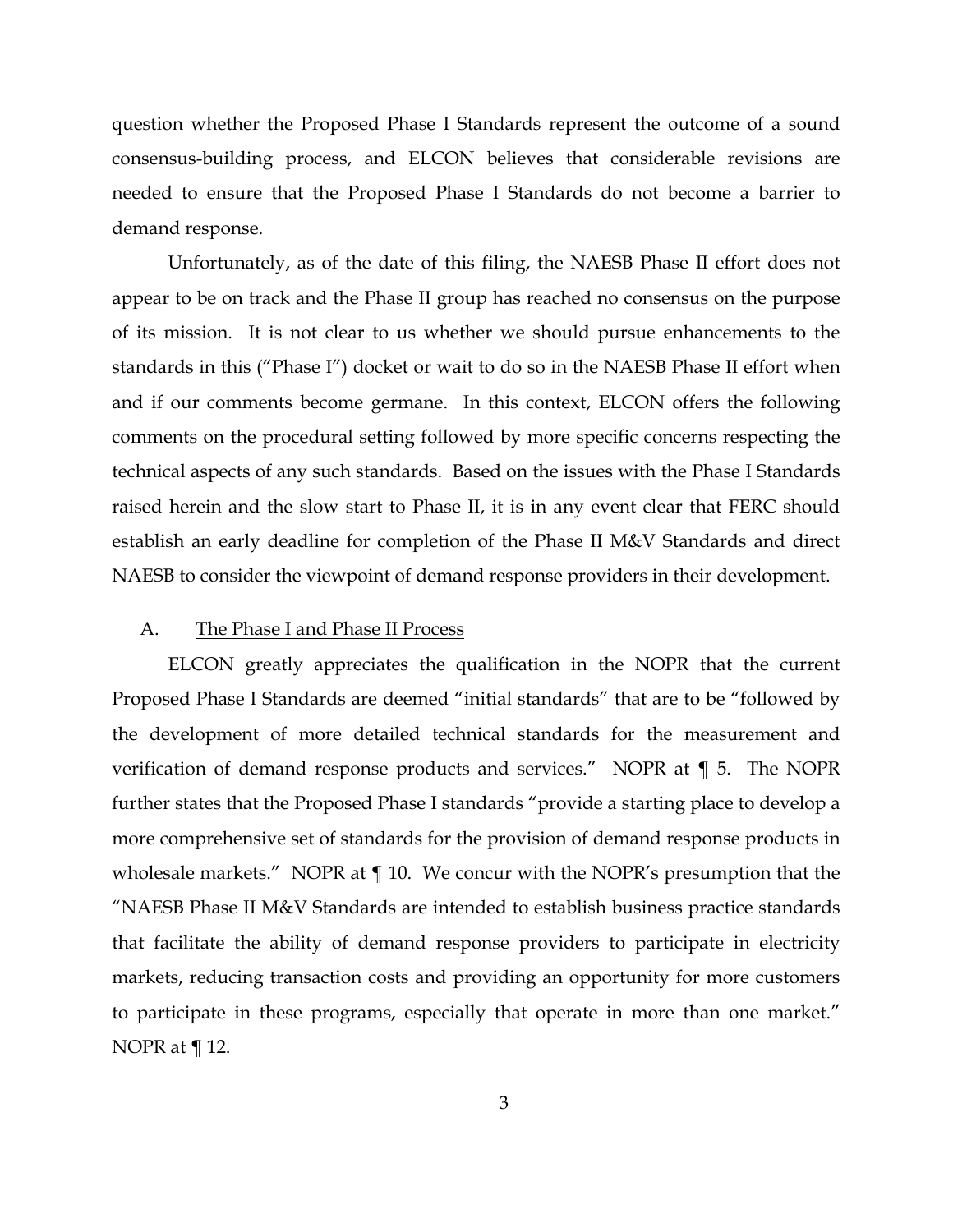Particularly in view of the obvious deficiencies in the Proposed Phase I Standards and the stakeholder process followed by NAESB to date, ELCON supports the need for a reasonable deadline for the completion of the NAESB Phase II M&V Standards -- no more than one year from the date of the final rule.<sup>1</sup> The deadline should also be factored into the pending National Action Plan on Demand Response that Congress has directed FERC to prepare.2

### B. Use of M&V Nomenclature

-

ELCON believes that it is a misnomer and misleading to define the Proposed Phase I Standards in the context of "measurement and verification" (M&V). They do not standardize many M&V functions, but rather provide (i) a standardized template (or taxonomy) for designing demand response programs and offerings in the wholesale electric markets, and (ii) preliminary capabilities for supporting the future development of M&V standards. There are aspects of M&V that are not covered under the Proposed Phase I Standards that the industry may seek to address in future standards. Approval of the Proposed Phase I Standard denoted as "M&V Standards" may preclude or delay opportunities in the future to standardize M&V protocols on a more comprehensive basis.

Notwithstanding the addition of "framework" to the title that was subsequently removed by the ISOs and RTOs, the first two items in the "Introduction" are "1. Measurement and Verification Standards" and "2. Applicability of Measurement and Verification Standards." The continued emphasis on M&V misrepresents the actual substance of the Proposed Phase I Standards.

<sup>&</sup>lt;sup>1</sup> The only specific request for comment in the NOPR preamble is "whether the Commission should establish a deadline for the development of these remaining critical standards and, if so, what that deadline should be." NOPR at ¶ 13.

<sup>2</sup> Section 529 of the Energy Independence and Security Act of 2007 (EISA) directed the Commission to develop a National Action Plan on Demand Response.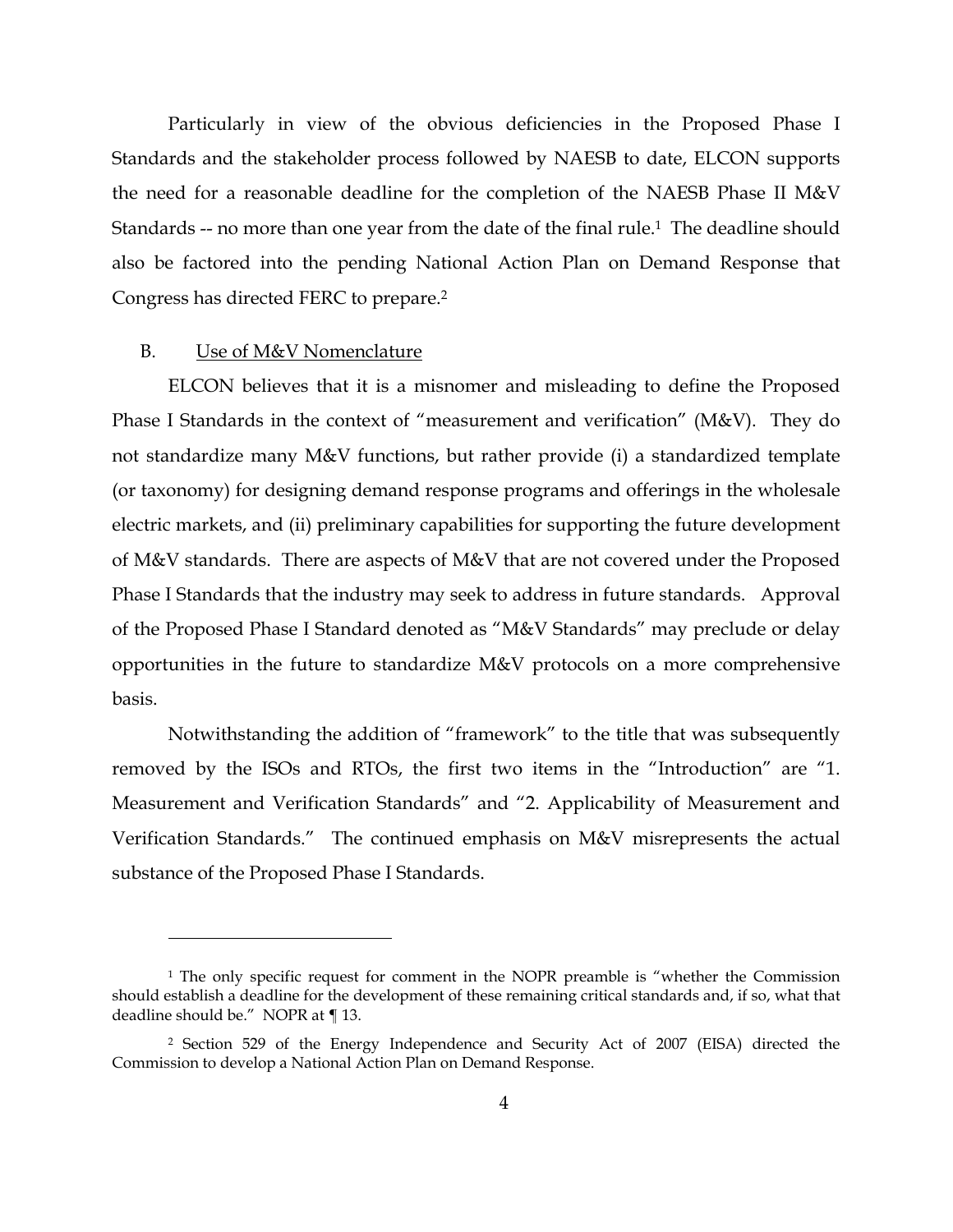## C. Triggering Events

The need for reasonable limits on "Events" that are triggered as call options is a significant issue that pervades the Proposed Phase I Standards. The Proposed Phase I Standards tend to emphasize only the obligations of demand resources and demand response providers, without sufficiently specifying the complementary obligations of the System Operators. Such limitations are critically important, as System Operators that are overly cautious tend to over use a demand resource. This imposes a considerable burden on demand response providers and establishes a disincentive to participation in demand response programs.

#### D. Telemetry

j

The Proposed Phase I Standards contain an abundance of definitions and references to telemetry that would serve to impose undue burdens on demand response providers. ELCON recognizes and respects that there is a need for telemetry adequate to ensure predictable system operations and reliable confirmation of instructions by the demand resource in providing services. However, the broad scope of provisions such as "Telemetry Requirements" and "Other Telemetry Measurements" do not establish any implied or explicit limits on what the System Operator may require. ELCON suggests that any telemetry requirements (initial or additional) as a matter of FERC policy be commensurate with achieving compliance at least cost to the demand response provider.

A key example of the deficiencies in NAESB's stakeholder process is their summary dismissal of ELCON's comment in this regard as "inconsistent with intent and scope of these proposed standards."3 In fact, the promotion of demand response is the entire point of standardized M&V protocols. The imposition of undue burdens on demand response providers and the establishment of inappropriate constraints on

<sup>3</sup> NAESB WEQ DSM-EE Draft Standards, Response to Comments/Modifications submitted to the WEQ DSM-EE Subcommittee, December 2, 2008 at 22.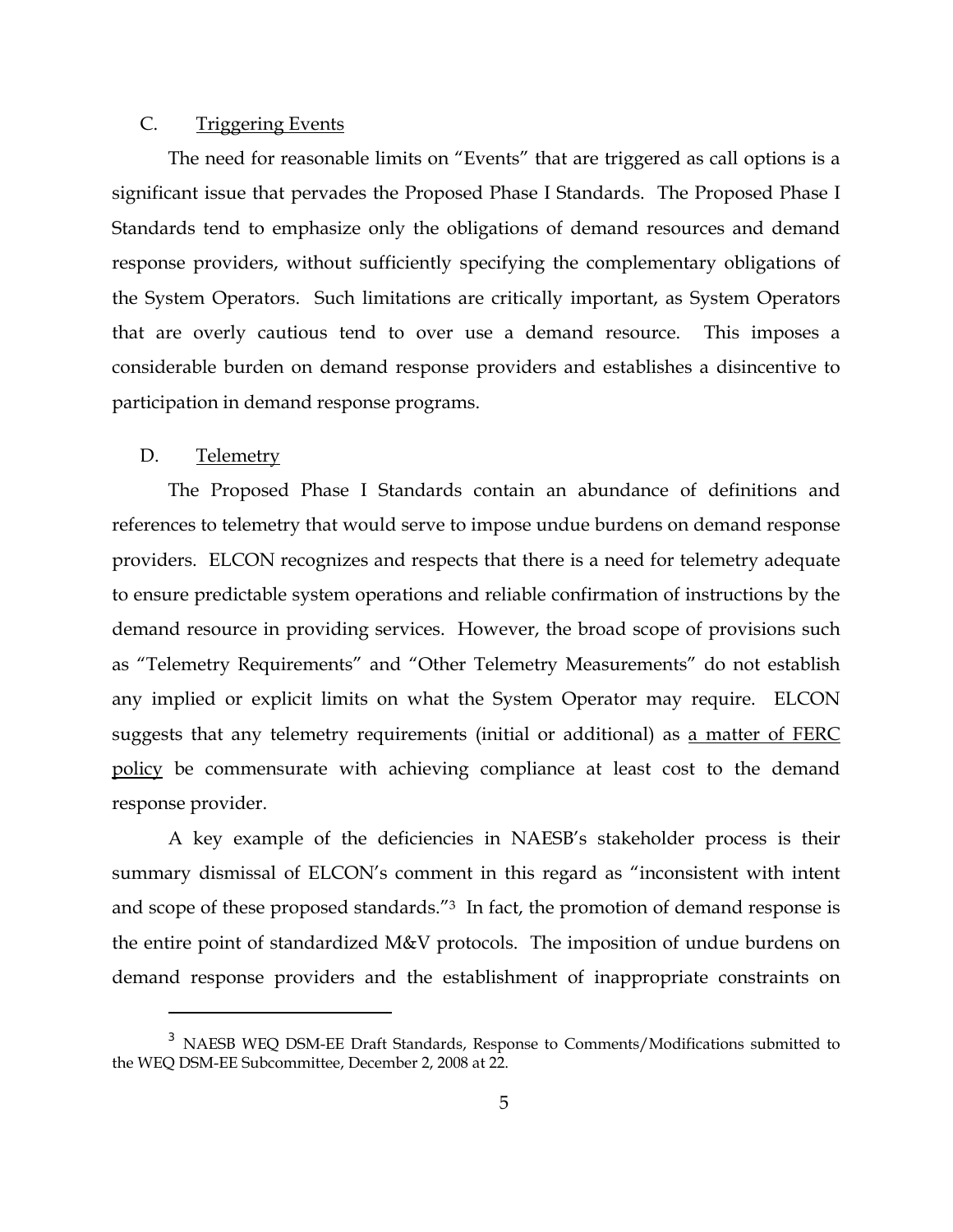participation in demand response should be rejected as inconsistent with Commission policy.

## E. Return to Normal Operations

Business practice standards or technical standards should not require a return to "normal operations" (implying a return to a higher or the <u>ex ante</u> level of load) unless the demand response provider has been compensated to do so. The demand response provider should be allowed the discretion to remain at the lower load level (or any other level) after the demand response event consistent with its contractual obligations. Any other such requirement should be treated as a separate event. The applicable definitions should be clarified as follows:

> **Normal Operations** – The time following Release/Recall at which a System Operator shall allow a Demand Resource to cease any obligation regarding its Load consumption, and to be available again for Deployment. ("Definition of Terms")

> **Recovery Period** – The time between Release/Recall and Normal Operations, representing the window under which a Demand Resource may return to its normal or other load level. ("Definition of Terms")

> **Release/Recall** – The System Operator shall specify the time at which a Demand Resource shall cease any obligation regarding its Load consumption. ("Business Practice Requirements" except for Regulation Products (015-1.12))

F. Demand Resource Availability Measurement

The section of the Proposed Phase I Standards on Demand Resource Availability Measurement is too open-ended and potentially burdensome to demand response providers. Many large industrial customers have provided demand response products to their host system operators for decades. The current language is inconsistent with demonstrated practices of the past and would impose a barrier to demand response; as an alternative, ELCON proposes the following: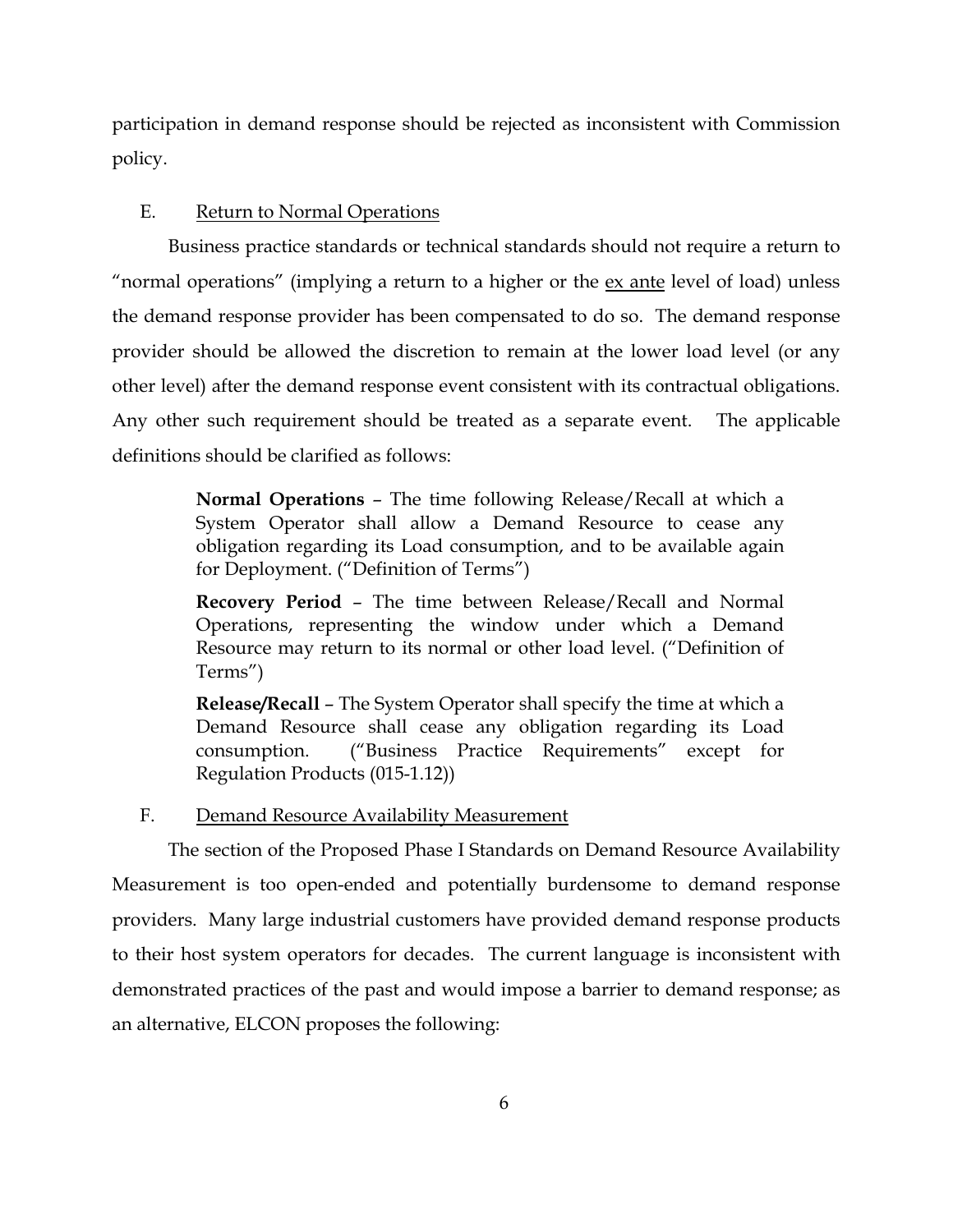**Demand Resource Availability Measurement** – The System Operator shall specify any reasonable requirements for measuring the capability of a Demand Resource to meet its obligation that do not burden the Demand Resource with unnecessary or unduly costly requirements. ("Business Practice Requirements" – Capacity Products (015-1.4) and Reserve Products (015-1.8))

### G. Aggregation

Section on aggregation in the Proposed Phase I Standards, and in particular the reference to four service types, may be subject to abuse or discriminatory treatment of Aggregators. The System Operator should not be in the position to decide who can or cannot aggregate loads. Rather, the System Operator should be required to accept resources from Aggregators that are already pre-qualified under applicable state or federal regulations, and the terms and conditions of each ISO or RTO's tariffs. Accordingly, ELCON proposes the following:

> **Aggregation** – The System Operator shall treat Aggregated Demand Response on a comparable basis with other Demand Response. ("Business Practice Requirements")

## H. Dispatch of Demand Resources for Reasons Other Than for What was Specified

A general concern of demand response providers is committing to provide a specific demand response product or service, and then when the event actually occurs, the demand resource is dispatched as another product or service. While ELCON understands and appreciates a System Operator's need for flexibility, there is a more compelling need for transparency and fairness. Demand response providers should not be put in situations in which they are routinely providing uncompensated services or being otherwise misled by the System Operator. The System Operator should not be so empowered as to deny demand response providers any opportunities to sell higher valued products and services.

ELCON proposes the following language to address this issue: